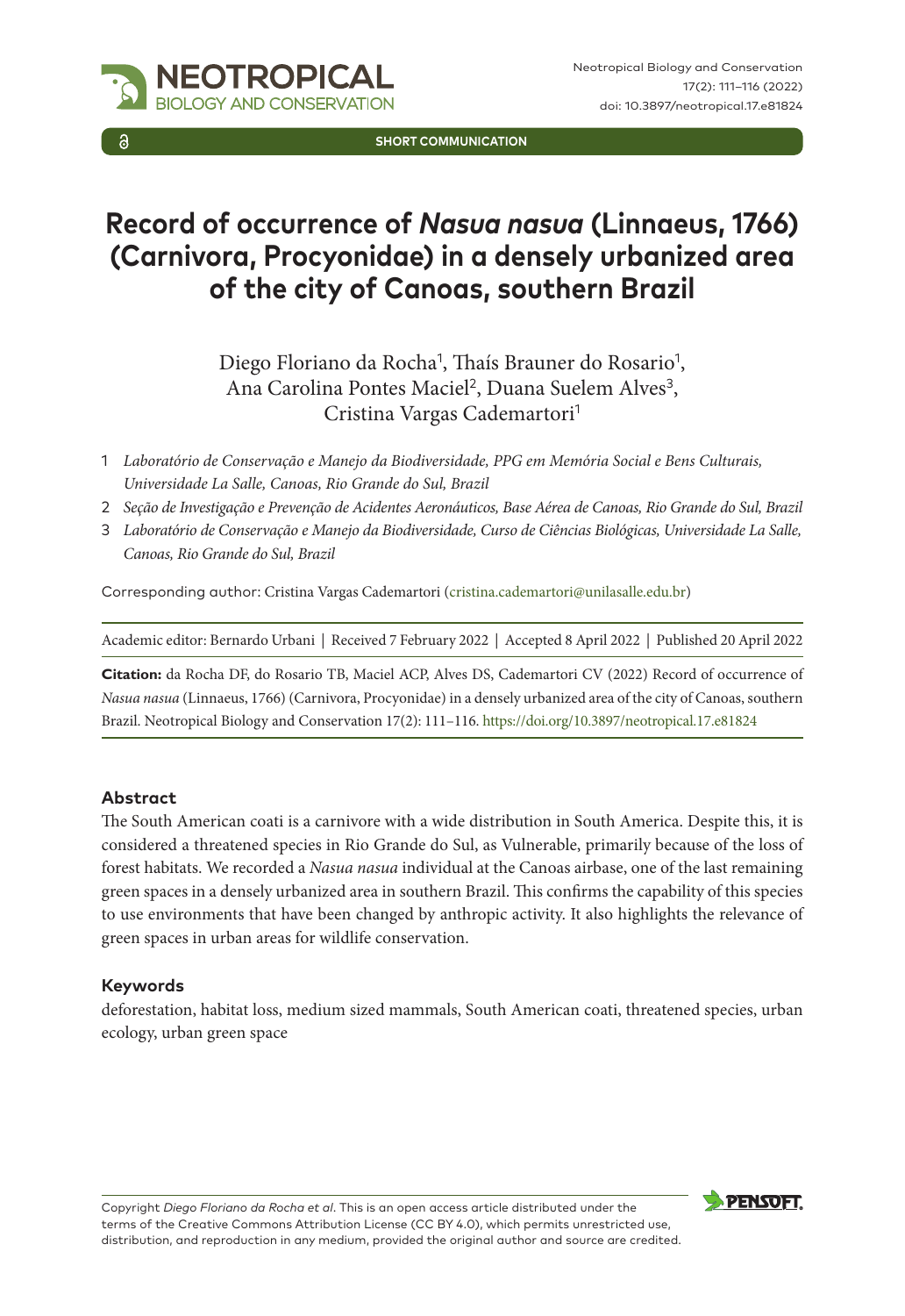*Nasua nasua* (Linnaeus, 1766) is a medium-sized carnivore (body mass: ≈ 5 kg) with diurnal and arboreal habits in forest ecosystems (Kasper et al. 2014; Reis et al. 2014). It has been reported in a wide variety of forest habitats and over a wide altitudinal range, up to 2,500 m (Gompper and Decker 1998; Beisiegel and Campos 2013). The coati is omnivorous, feeding mainly on invertebrates and fruit (Gompper and Decker 1998) and is quite adaptable to modified areas (Beisiegel and Campos 2013).

*Nasua nasua* has a wide distribution in South America. It extends from Colombia and Venezuela to Uruguay and northern Argentina (Emmons and Helgen 2016). Despite its wide distribution, it is considered threatened in the southernmost state of Brazil: Rio Grande do Sul. Here, it has been classified as a vulnerable species (Rio Grande do Sul 2014). Deforestation and forest fragmentation have been identified as the major threats to this species. Hunting is also a threat, although its impact is more local and restricted to certain areas (Emmons and Helgen 2016). In the state of Rio Grande do Sul, a drastic reduction in the mean size of coati bands has been recorded (with just four to six individuals), according to Indrusiak and Eizirik (2003). The same authors also highlight that records are rare and local extinctions have been observed, while large groups are now restricted to the largest contiguous forests.

In this communication, we report a record of a *Nasua nasua* individual obtained on August 12, 2020 at 07:35 at the Canoas Airbase, Canoas Municipality, Rio Grande do Sul (see Suppl. material 1), at coordinates 29°56'00.8"S, 51°08'29"W (Fig. 1). The Canoas Airbase is located in one of the last and largest green spaces in the municipality. Canoas is part of the Porto Alegre metropolitan area and is the fourth most densely populated city in Rio Grande do Sul. Canoas is highly urbanized, with an urban zone that occupies 99.86% of the area of the municipality, which has practically no rural area remaining (Rio Grande do Sul 2020). The airbase has a total area of approx. 830 ha. Sixty five percent (537 ha) of it is forested area. This record was obtained in a riparian forest along a drainage watercourse that is fed by rainwater and has a flow rate that varies in response to rainfall volumes. The area is a secondary forest in the initial stages of regeneration and is part of a vegetative matrix that includes exotic species such as pines (*Pinus* sp.) as part of a plantation. However, since the airbase is a military zone, the site surveyed was not disturbed by displacement of people, vehicles, or machinery.

The animal was detected during mammal surveys conducted from June to November 2020, using six camera traps (model: Bushnell Trophy Cam XLT). Camera traps were set up at 22 different sampling points, each at a minimum distance of 200 m from the others, at heights of around 30 m from the ground. The criterion for choice of camera trap sites was presence of arboreal vegetation. Each site was sampled for 30 consecutive days. The camera traps were programmed to film for 20 seconds with a one minute interval between films and were checked every 15 days. We conducted a total of 5 sampling months and a sampling effort of 720 trap-days. The animal observed was probably a male, because male adults are solitary (Emmons 1997; Gompper and Decker 1998). In contrast, females and immature males usually roam in groups (Emmons 1997; Gompper and Decker 1998).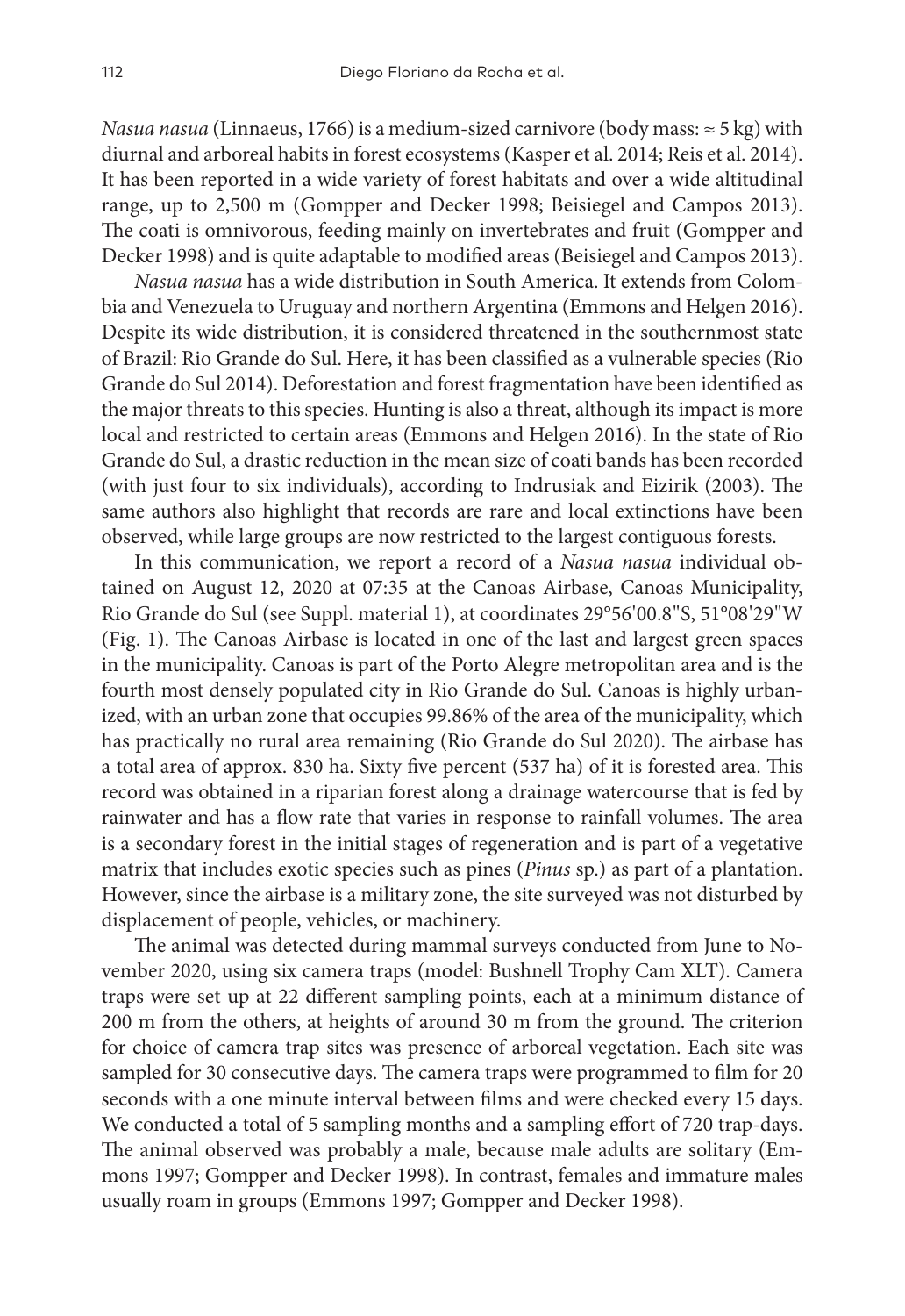

**Figure 1.** Location of the site of the *Nasua nasua* record within the study area. Orange polygon: limits of the municipal district of Canoas, RS. Red polygon: Canoas airbase. Detail: Canoas airbase with site of record marked. Bottom right-hand corner, photographic record obtained.

There have been no recent records of *N. nasua* in Rio Grande do Sul in the more densely populated parts of the Porto Alegre metropolitan area, which comprises 34 municipal districts (Rio Grande do Sul 2020). Available records for this species are predominantly concentrated in the high plains in northern Rio Grande do Sul and its foothills (Indrusiak and Eizirik 2003; Táxeus 2022). There the forest is denser and continuous. The largest forest remnants in areas with greater urban concentrations are located on the granite hills of Porto Alegre and Viamão (Menegat et al. 1998). Previous studies of mammalian fauna occurring in these areas do not report this species (Penter et al. 2008; Cademartori et al. 2011; Pires and Cademartori 2012). Moreover, management plans of conservation units within these highly urbanized areas do not mention occurrence of coatis (Antonio 1996; Sestren-Bastos 2006; Witt 2008). In 2021, the species was mentioned in the management plan for the Banhado Grande environmental protection area, which encompasses parts of the municipal districts of Viamão, Santo Antônio da Patrulha, Glorinha, and Gravataí (Nin et al. 2021). Nevertheless, that record is from the eastern part of the metropolitan area with lower urbanization than Canoas (Rio Grande do Sul 2020).

This record confirms the capacity of this species to use environments that have been changed by anthropic activity (Beisiegel and Campos 2013; Ferreira 2017). In urban areas, the availability of anthropic food resources can favor the establishment of species with greater plasticity, such as *N. nasua* (Barreto et al. 2021). Conversely, proximity of humans can also cause conflicts and threats to wildlife and increases the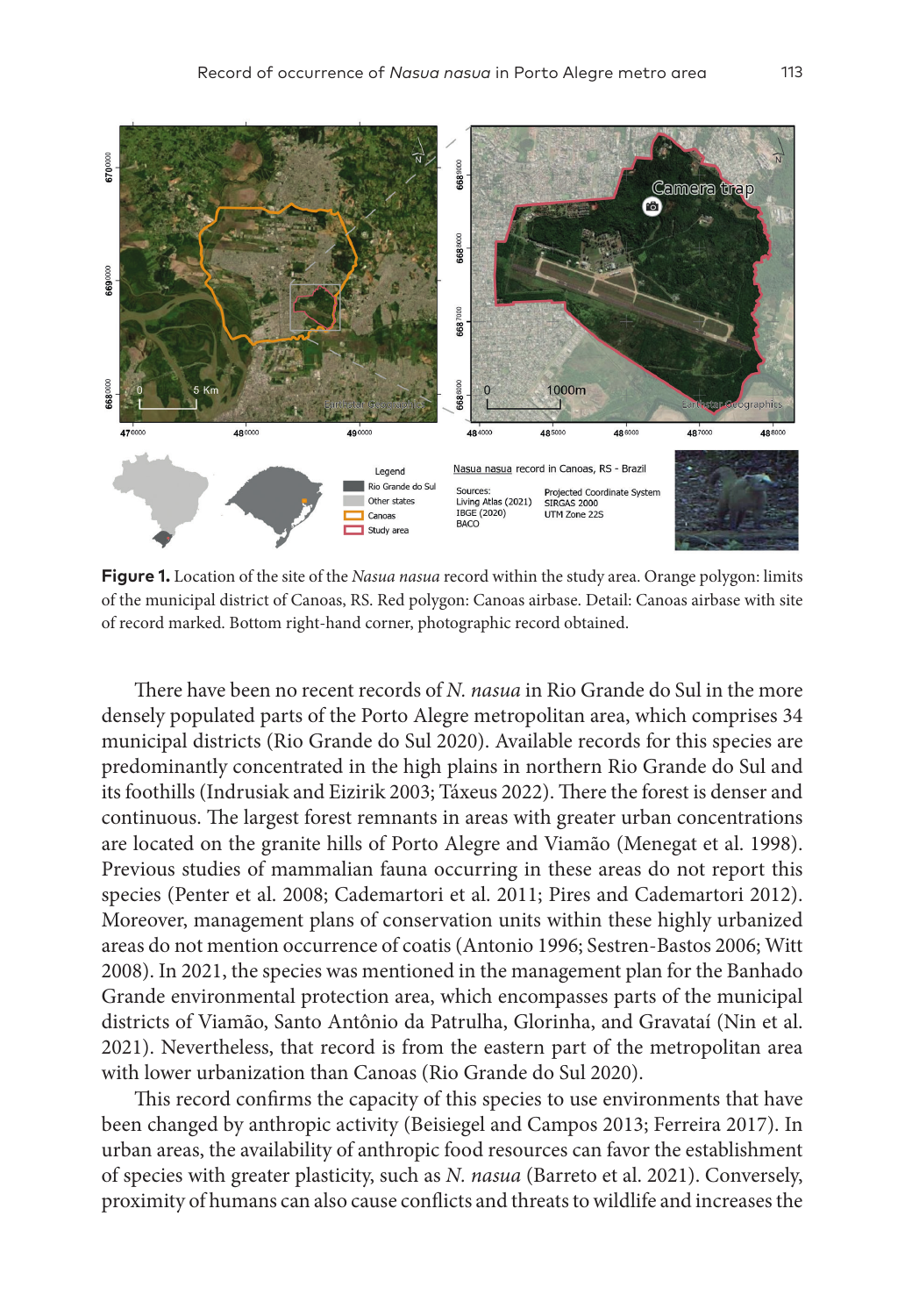likelihood of diseases transmitted by domesticated animals, such as cats and dogs (Beisiegel and Campos 2013). Although this species is globally and nationally rated as of Least Concern, its population density varies greatly from region to region and is decreasing due to habitat loss and hunting (Beisiegel and Campos 2013; Emmons and Helgen 2016). So, this record is worthy of note because it refers to an urban area where coatis were believed to be extinct, in the only Brazilian state in which the species is threatened. It highlights the importance of urban green spaces for wildlife conservation, since these spaces can furnish corridors or stepping-stones, enabling migration and reducing isolation of populations in increasingly fragmented landscapes. This is very important for defining appropriate conservation measurements for endangered species, especially beyond protected areas.

## **Acknowledgements**

We are grateful to the Coordenação de Aperfeiçoamento de Pessoal de Nível Superior (CAPES) for awarding a Masters bursary to the first author. We would also like to thank the staff of the Canoas Airbase for their cooperation with this survey. Finally, we thank Robert James Coulthard for language support and the reviewers, whose comments improved this article.

#### **References**

- Antonio MG [Coord.] (1996) Plano de Manejo: Parque Estadual de Itapuã. Secretaria da Agricultura e Abastecimento, Departamento de Recursos Naturais Renováveis, Porto Alegre, 162 pp. [https://www.sema.rs.gov.br/upload/arquivos/201610/15171153-plano](https://www.sema.rs.gov.br/upload/arquivos/201610/15171153-plano-manejo-peitapua.pdf)[manejo-peitapua.pdf](https://www.sema.rs.gov.br/upload/arquivos/201610/15171153-plano-manejo-peitapua.pdf)
- Barreto WTG, Herrera HM, De Macedo GC, Rucco AC, De Assis WO, Oliveira-Santos LG, Porfírio GEO (2021) Density and survivorship of the South American coati (*Nasua nasua*) in urban areas in Central-Western Brazil. Hystrix, the Italian Journal of Mammalogy 32(1): 82–88.<http://www.italian-journal-of-mammalogy.it>
- Beisiegel BM, Campos CB (2013) Avaliação do risco de extinção do Quati *Nasua nasua* (Linnaeus, 1766) no Brasil. Biodiversidade Brasileira 3(1): 269–276. [https://www.icm](https://www.icmbio.gov.br/portal/images/stories/biodiversidade/fauna-brasileira/avaliacao-do-risco/carnivoros/Nasua_nasua.pdf)[bio.gov.br/portal/images/stories/biodiversidade/fauna-brasileira/avaliacao-do-risco/](https://www.icmbio.gov.br/portal/images/stories/biodiversidade/fauna-brasileira/avaliacao-do-risco/carnivoros/Nasua_nasua.pdf) [carnivoros/Nasua\\_nasua.pdf](https://www.icmbio.gov.br/portal/images/stories/biodiversidade/fauna-brasileira/avaliacao-do-risco/carnivoros/Nasua_nasua.pdf)
- Cademartori CV, Marques RV, Pires DPS, Cabral TC, Silveira EC, Lima CS, Dellagnese DG, Silva AR (2011) Lista comentada da mastofauna do Morro do Coco, RS: subsídio para a divulgação e conservação do patrimônio natural. Mouseion 1(9): 77–95. [https://revis](https://revistas.unilasalle.edu.br/index.php/Mouseion/article/view/30)[tas.unilasalle.edu.br/index.php/Mouseion/article/view/30](https://revistas.unilasalle.edu.br/index.php/Mouseion/article/view/30)
- Emmons LH (1997) Neotropical rainforest mammals: a field guide. Second Edition. The University of Chicago Press, Chicago and London, 307 pp.
- Emmons L, Helgen K (2016) *Nasua nasua*. The IUCN Red List of Threatened Species 2016: eT41684A45216227. [https://doi.org/10.2305/IUCN.UK.2016-1.RLTS.](https://doi.org/10.2305/IUCN.UK.2016-1.RLTS.T41684A45216227.en) [T41684A45216227.en](https://doi.org/10.2305/IUCN.UK.2016-1.RLTS.T41684A45216227.en)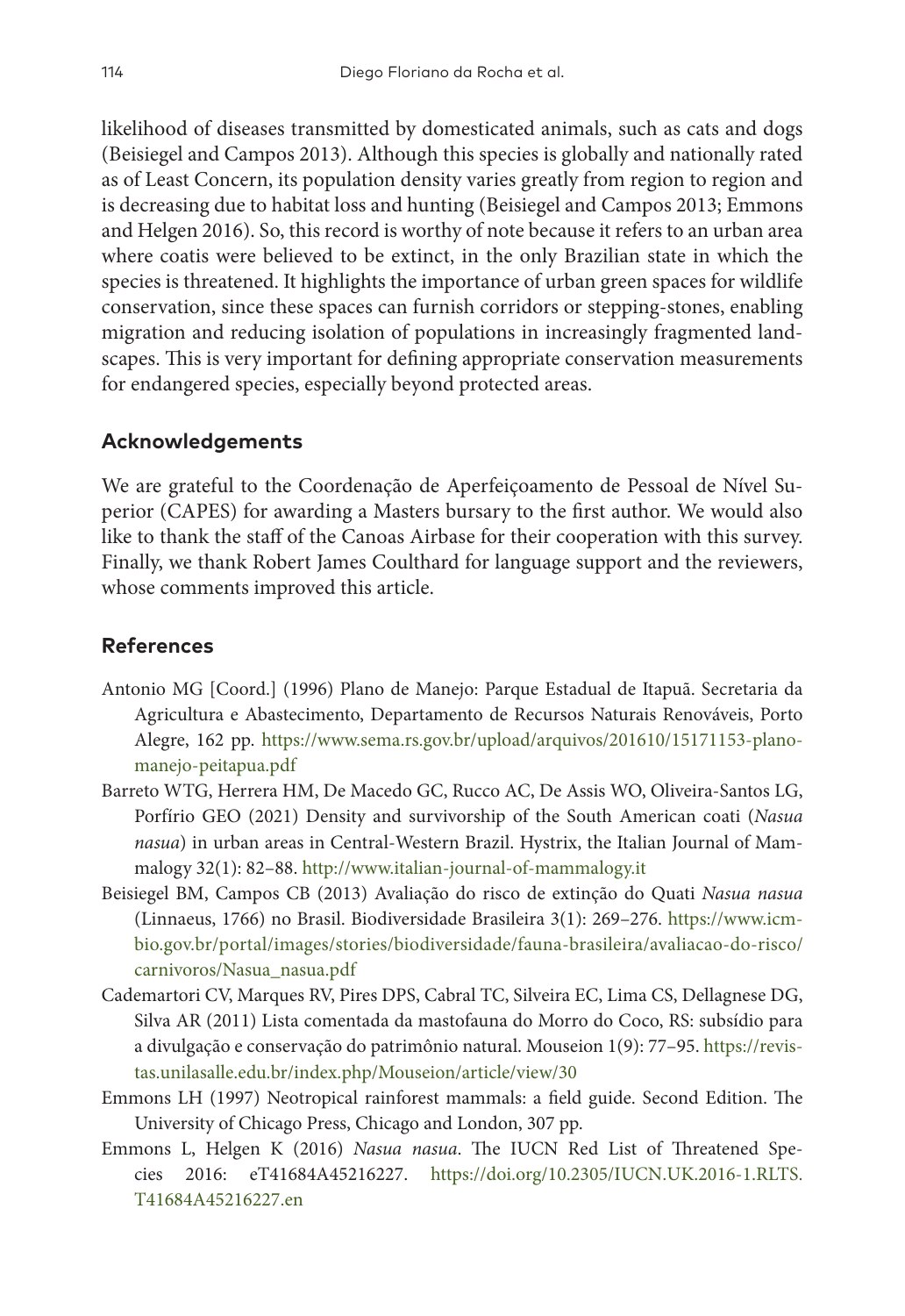- Ferreira GA (2017) Wild neighbors: Perception of residents of the environment of a fragment of Atlantic Forest in urban areas on the presence and approximation of Coatis (*Nasua nasua*). International Journal of Avian & Wildlife Biology 2(6): e00039. [https://](https://doi.org/10.15406/ijawb.2017.02.00039) [doi.org/10.15406/ijawb.2017.02.00039](https://doi.org/10.15406/ijawb.2017.02.00039)
- Gompper ME, Decker DM (1998) Nasua nasua. Mammalian Species 580: 1–9. [https://doi.](https://doi.org/10.2307/3504444) [org/10.2307/3504444](https://doi.org/10.2307/3504444)
- Indrusiak C, Eizirik E (2003) Carnívoros. In: Fontana CS, Bencke GA, Reis RE (Orgs) Livro vermelho da fauna ameaçada de extinção do Rio Grande do Sul. EDIPUCRS, Porto Alegre, 507–533.
- Kasper CB, Trinca CS, Sanfelice D, Mazim FD, Trigo TC (2014) Os carnívoros. In: Gonçalves GL, Quintela FM, Freitas TRO (Orgs) Mamíferos do Rio Grande do Sul. Pacartes, Porto Alegre, 161–188.
- Menegat R, Porto ML, Carraro CC, Fernandes LAD (1998) Atlas Ambiental de Porto Alegre. UFRGS, Porto Alegre, 228 pp.
- Nin CS, Mähler Jr JKF, Vianna LR, Stumpf PP, Ramos RA (2021) Plano de Manejo: Área de Proteção Ambiental do Banhado Grande. Volume II. Secretaria do Meio Ambiente e Infraestrutura, Departamento de Biodiversidade, Porto Alegre, 109 pp. [https://www.](https://www.sema.rs.gov.br/area-de-protecao-ambiental-do-banhado-grande) [sema.rs.gov.br/area-de-protecao-ambiental-do-banhado-grande](https://www.sema.rs.gov.br/area-de-protecao-ambiental-do-banhado-grande)
- Penter C, Pedó E, Fabián ME, Hartz SM (2008) Inventário rápido da fauna de mamíferos do Morro Santana, Porto Alegre, RS. Revista Brasileira de Biociências 6(1): 117–125. [http://](http://www.ufrgs.br/seerbio/ojs/index.php/rbb/article/view/882) [www.ufrgs.br/seerbio/ojs/index.php/rbb/article/view/882](http://www.ufrgs.br/seerbio/ojs/index.php/rbb/article/view/882)
- Pires DPS, Cademartori CV (2012) Medium and large sized mammals of a semideciduous forest remnant in southern Brazil. Biota Neotropica 12(3): 239–245. [https://doi.](https://doi.org/10.1590/S1676-06032012000300023) [org/10.1590/S1676-06032012000300023](https://doi.org/10.1590/S1676-06032012000300023)
- Reis NR, Fregonezi MN, Peracchi AL, Shibatta OA, Sartore ER, Rossaneis BK, Santos VR, Ferracioli P (2014) Mamíferos terrestres de médio e grande porte da Mata Atlântica: guia de campo. Technical Books, Rio de Janeiro, 146 pp.
- Rio Grande do Sul (2020) Atlas Socioeconômico do Rio Grande do Sul: Região Metropolitana de Porto Alegre – RMPA. [https://atlassocioeconomico.rs.gov.br/regiao-metropoli](https://atlassocioeconomico.rs.gov.br/regiao-metropolitana-de-porto-alegre-rmpa)[tana-de-porto-alegre-rmpa](https://atlassocioeconomico.rs.gov.br/regiao-metropolitana-de-porto-alegre-rmpa)
- Rio Grande do Sul (2014) Decreto nº 51.797 de 8 de setembro de 2014: Declara as espécies da fauna silvestre ameaçadas de extinção no Estado do Rio Grande do Sul. [https://](https://leisestaduais.com.br/rs/decreto-n-51797-2014-rio-grande-do-sul-declara-as-especies-da-fauna-silvestre-ameacadas-de-extincao-no-estado-do-rio-grande-do-sul) [leisestaduais.com.br/rs/decreto-n-51797-2014-rio-grande-do-sul-declara-as-especies](https://leisestaduais.com.br/rs/decreto-n-51797-2014-rio-grande-do-sul-declara-as-especies-da-fauna-silvestre-ameacadas-de-extincao-no-estado-do-rio-grande-do-sul)[da-fauna-silvestre-ameacadas-de-extincao-no-estado-do-rio-grande-do-sul](https://leisestaduais.com.br/rs/decreto-n-51797-2014-rio-grande-do-sul-declara-as-especies-da-fauna-silvestre-ameacadas-de-extincao-no-estado-do-rio-grande-do-sul)
- Sestren-Bastos MC (2006) Plano de manejo participativo do Parque Natural Morro do Osso. Secretaria Municipal do Meio Ambiente, Porto Alegre, 149 pp.

Táxeus (2022) Táxeus. <https://www.taxeus.com.br>

Witt PBR [Coord.] (2008) Plano de manejo: unidade de conservação Reserva Biológica do Lami José Lutzenberger. SMAM, Porto Alegre, 221 pp.